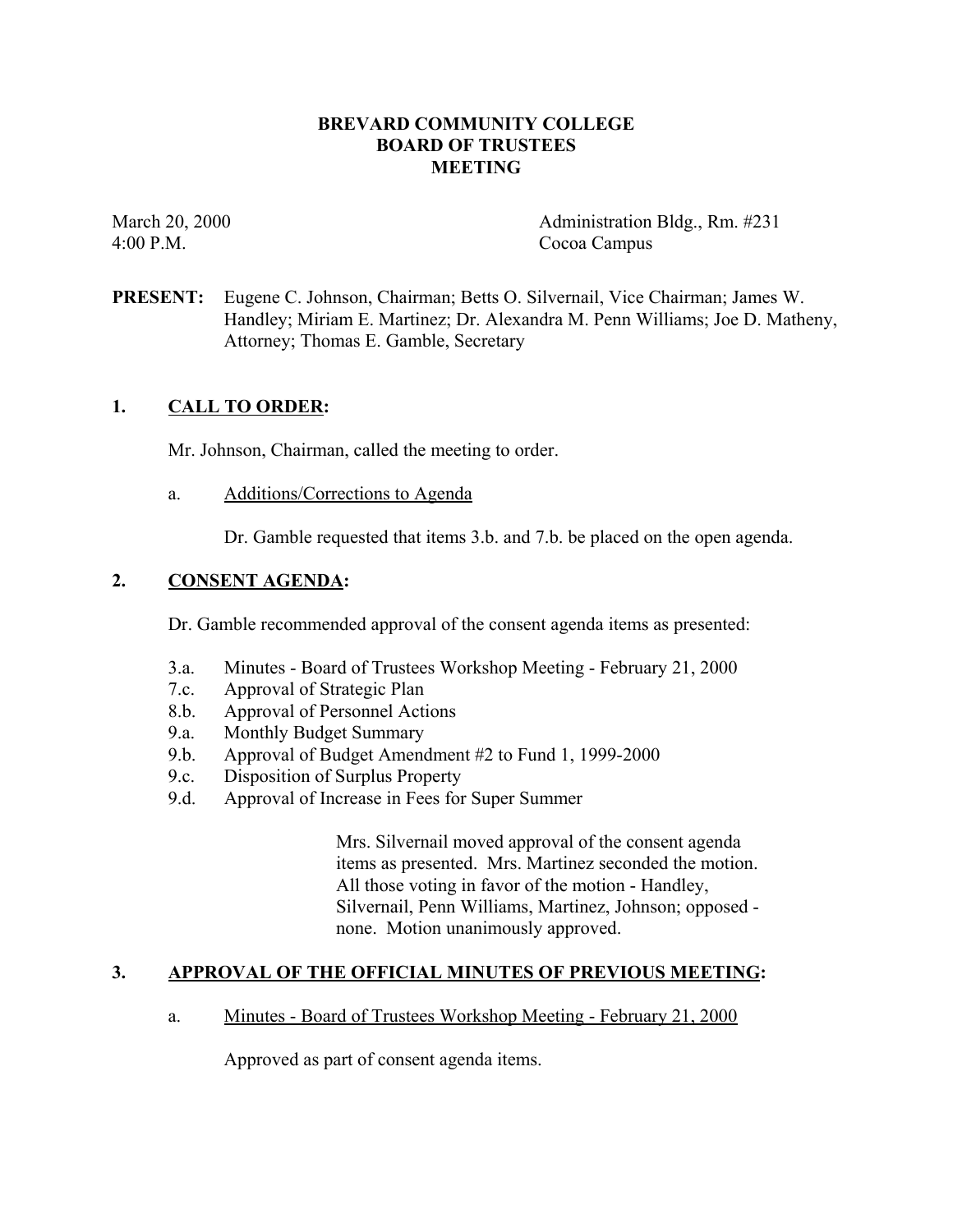**Board of Trustees Meeting March 20, 2000 Page -2-**

#### b. Minutes - Board of Trustees Meeting - February 21, 2000

Dr. Penn Williams asked that the items she requested of Dr. Gamble, including the verbatim minutes regarding the Tsamoutales contract, be included in the addendum file for the February Board meeting. Mrs. Martinez made a correction to section 7.c. of the February Board meeting minutes.

> Mr. Handley moved approval of the February 21, 2000 Board of Trustees meeting minutes with the corrections as noted. Mrs. Silvernail seconded the motion. All those voting in favor of the motion - Handley, Silvernail, Penn Williams, Martinez, Johnson; opposed - none. Motion unanimously approved.

## **4. COMMUNICATIONS:**

### a. Political Action Event - Dr. Heck

Dr. Heck reported on the Political Action event sponsored by students which occurred March 13 on the Melbourne Campus. An estimated 3,000 participants were on campus for the 9:00 a.m. to 3:00 p.m. activity. Speakers were from a variety of political spectrums and all the candidates in the area were invited with approximately 65 in attendance. Dr. Heck stated the event went very well.

b. Report on One Brevard Plan - Dr. Heck

Dr. Heck reported that the Melbourne Campus Principal's Luncheon, which is held annually to provide communication with the public school system, Dr. Kaliszeski unveiled the One Brevard Plan. Dr. Heck reviewed the One Brevard Plan with the Board.

c. Report - Connecting Culinary Arts and Hospitality Management to the Business Community - Dr. Smith/Ms. Neal/Mr. Grulich

Dr. Joe Lee Smith, Cocoa Campus President, introduced Ms. Josie Neal, Department Chair of the Business/Computer Science Department and David Grulick, Coordinator of the Hospitality Management Program. Ms. Neal reported in the past the Commercial Foods/Culinary Arts Program was separate from the Hospitality Management Program. This semester steps have been taken to merge these two programs. Ms. Neal reported there is now one program with two options; an AS degree option and a vocational certificate option.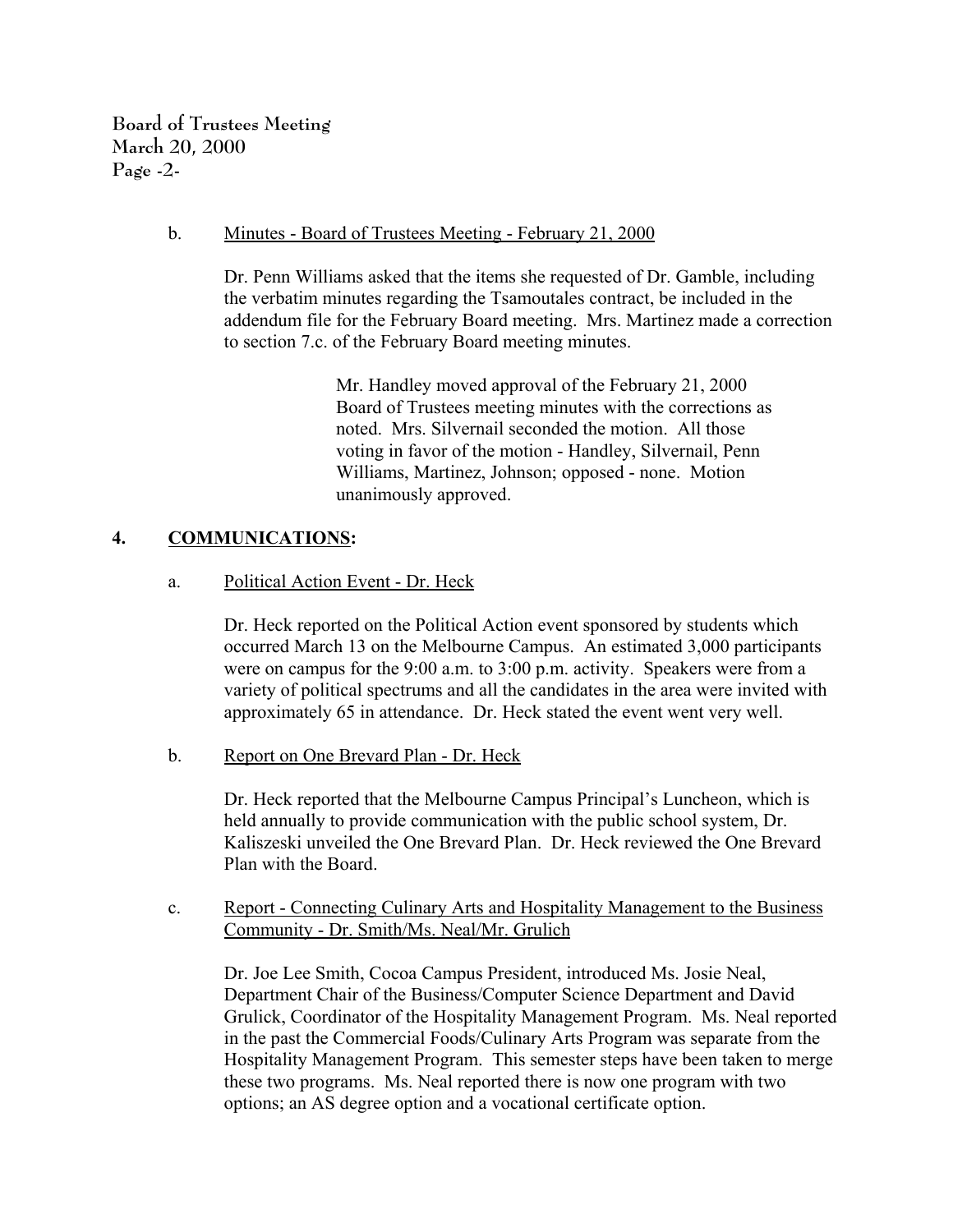**Board of Trustees Meeting March 20, 2000 Page -3-**

> Mr. Grulick distributed material pertaining to the program and reported the hospitality management area enrollment is 72 students, a 40% increase from last year. The culinary arts program enrollment is 54 students. Mr. Grulick reviewed curriculum changes he had initiated to meet industry demands and reported on the placement of graduates of the program. Community partnerships are being developed with businesses and area hotels utilizing internships. Mr. Grulick reviewed plans for improvement to the campus food service. In the fall application was made for a \$200,000 service industry capitalization grant that, if received, would provide further assistance for the welfare to work program by providing a three-step vocational credit program in the service area to obtain outside employment. The Board commended the Mr. Grulick for his efforts with the Culinary/Hospitality Management Program.

# **5. CITIZEN'S PRESENTATION:**

### a. Dr. Anne Wells

Dr. Wells addressed the Board of Trustees on behalf of her daughter Annette White who recently resigned her position from the college. Mr. Johnson, on behalf of the Board, asked Dr. Gamble to investigate the complaint and provide a report to the Board.

### **6. CONSTRUCTION & DEVELOPMENT:**

a. Selection of Construction Manager for Student Welcome Center Program (Cocoa and Melbourne) - Mr. Little (Addendum)

Mr. Al Little, Vice President for Business/Financial Affairs, reported in large construction projects there is a potential to save money by employing a construction manager to work with the architectural/design team. Several weeks ago the college issued a Request for Qualifications for firms interested in working as the construction manager for the Welcome Centers and 11 firms responded. The Architectural Selection Committee met and narrowed the field to two. The two finalists gave presentations and then were rated by the committee based on qualifications and presentations. The committee recommends the selection of H.J. High Construction as construction manager for the Student Welcome Centers project. Dr. Gamble recommended approval of the selection of H.J. High Construction as construction manager.

Mrs. Martinez moved approval of H.J. High Construction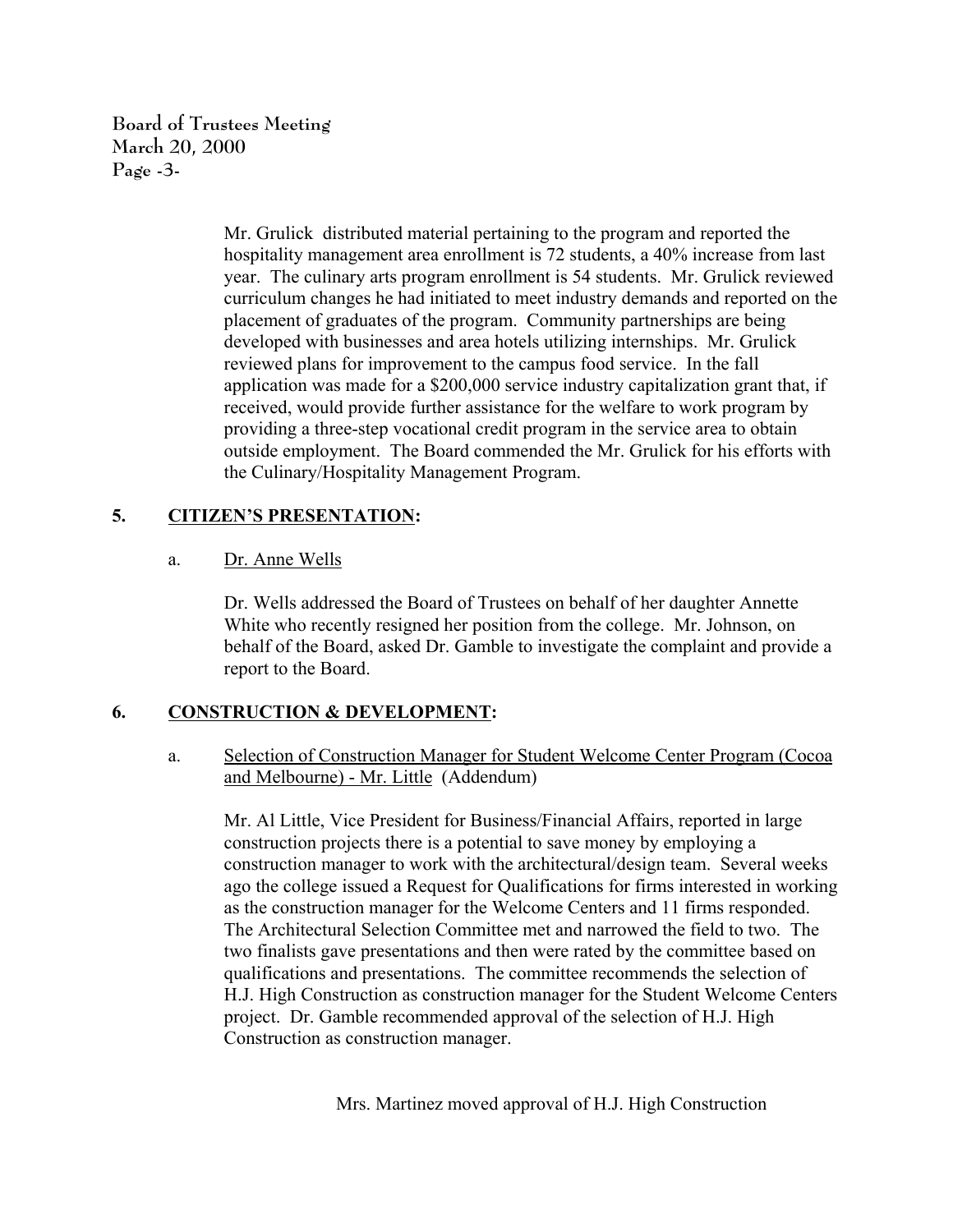**Board of Trustees Meeting March 20, 2000 Page -4-**

> as the construction manager for the Welcome Center projects. Dr. Penn Williams seconded the motion. All those voting in favor of the motion - Martinez, Penn Williams, Handley, Silvernail, Johnson; opposed none. Motion unanimously approved.

#### b. Project Update - Student Welcome Center - Mr. Little

Mr. Little reported a few years ago Ms. Bilsky and Mr. Aldridge worked on graduate school research involving student retention. The research concluded that the physical environment in which a student interacts with advisors and registration personnel plays a significant role in the satisfaction of that student with the college. BCC took this basic philosophy and submitted a Title III grant which was subsequently awarded by the Department of Education to develop this idea. While the Title III grant worked on the functional side of student development, it was apparent that some of the student service facilities were in need of an overhaul. Last year a request was approved by the Board to fund renovations at the Melbourne and Cocoa campuses to create new student welcome centers. On November 1999, the Board approved Florida Architects to plan the renovations. The project team has met to develop a base plan for each campus. Mr. Little introduced Mr. Joe Sorci, Florida Architects, who gave a power point presentation on the proposed plans for the Student Welcome Center projects. He reviewed the basic plans while Mr. Steve Clark, Florida Architects, provided additional detailed information on the proposed Welcome Centers at the Melbourne and Cocoa Campuses. Details included office layout and functional use of the renovated areas.

c. Award of Bid - Mechanical Building/Walkways - Palm Bay Campus - Mr. Little (Addendum)

Mr. Little reported the Mechanical Building is Building #4 of the planned Palm Bay Campus expansion and the covered walkways have been included as part of the project. The low bid submitted by Quality Maintenance & Repair was quite a bit less than the other submissions and was, therefore, reviewed closely by the administration and architects. References were also checked. It was found that their bid was lower because they have the internal staff to complete work which would have had to be subcontracted at an increased expense for the other bidders. Dr. Gamble recommended award of low bid to Quality Maintenance & Repair as presented.

> Mrs. Martinez moved approval of the award of low bid in the amount of \$1,494,550 to Quality Maintenance & Repair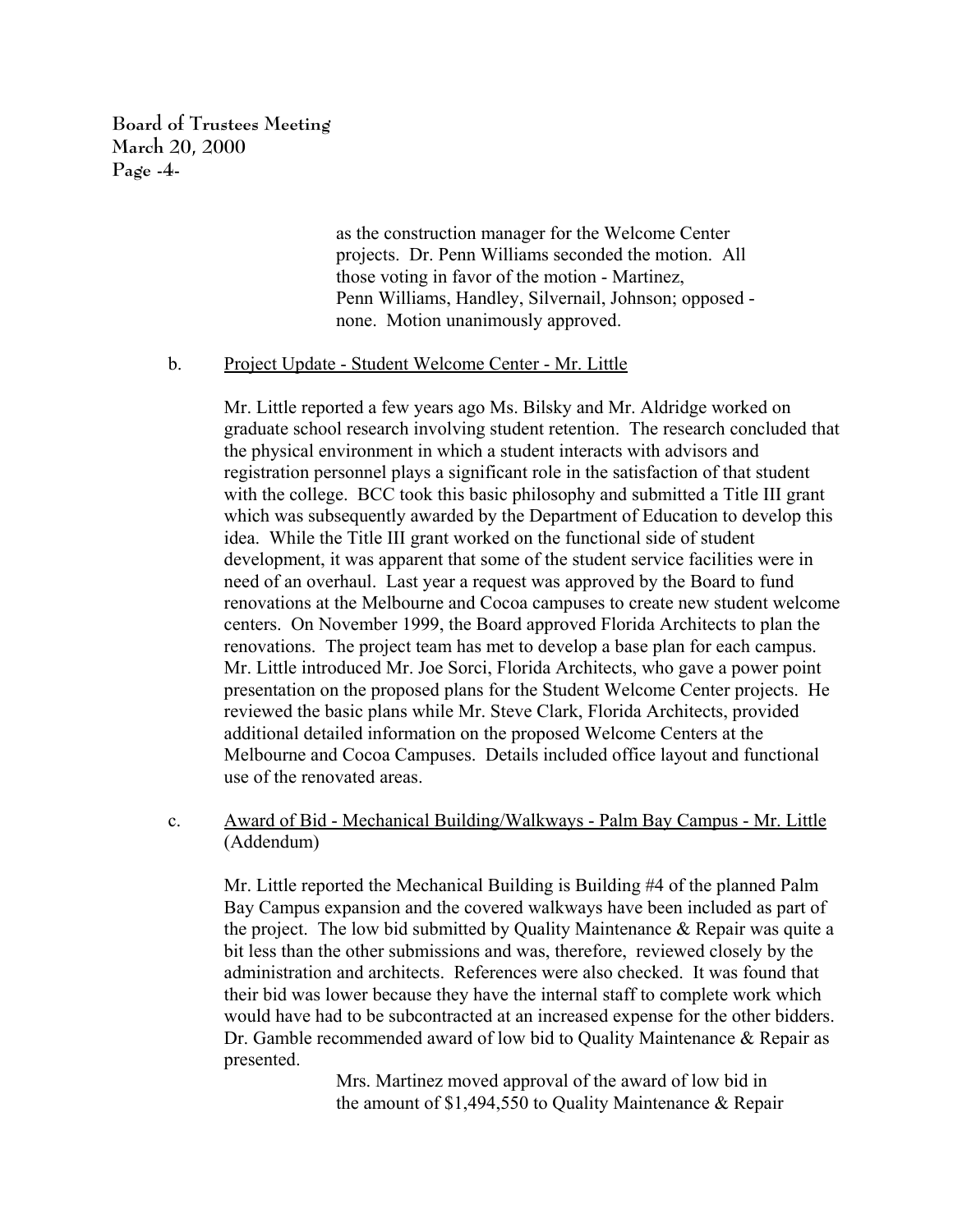**Board of Trustees Meeting March 20, 2000 Page -5-**

> for the Mechanical Building/Walkway project on the Palm Bay Campus. All those voting in favor of the motion - Martinez, Handley, Silvernail, Penn Williams, Johnson; opposed - none. Motion unanimously approved.

## **7. OLD BUSINESS:**

a. Report on Pending Legal Actions - Mr. Matheny (Addendum)

Mr. Matheny stated the Board had in their package his written report. He reported negotiations are near completion for the transfer of approximately three acres on San Filippo Road to the County for use by the Sheriff's Department for a satellite facility across from the Palm Bay Campus. In exchange for this transfer, the County will construct a roadway connecting the main campus to Manchester Circle and assist with paving parking areas adjacent to the University of Florida Agricultural Building.

Dr. Gamble stated it would be beneficial to locate a Sheriff's substation as proposed. A contract will be brought to the Board next month for their consideration. A concern was expressed by Mrs. Silvernail regarding the college receiving sufficient compensation for the property through in-kind services provided by the county. Supporting documentation will be provided to the Board prior to the April meeting pertaining to the property appraisal and value of services to be provided by the county.

b. Approval of Policy 201.03 - Competitive Bidding  $(2<sup>nd</sup> reading)$  - Mr. Little (Addendum)

Mr. Little reported the request for approval of the change to Policy 201.03 is a result of new legislation regarding the award of bids. This is a second reading of the revised policy. The proposed policy realigns the college's requirements with those allowed by the Legislature and the State Department of Education. The change reinstates exclusions of information technology and management consultants from the bidding process and authorizes the District President to approve expenditures recommended through the standard bid process between the level two (\$25,000) and level five (\$250,000) thresholds. Dr. Gamble recommended approval of Policy 201.03, "Competitive Bidding."

> Mrs. Martinez moved approval of the revisions to Policy 201.03. Mr. Handley seconded the motion. All those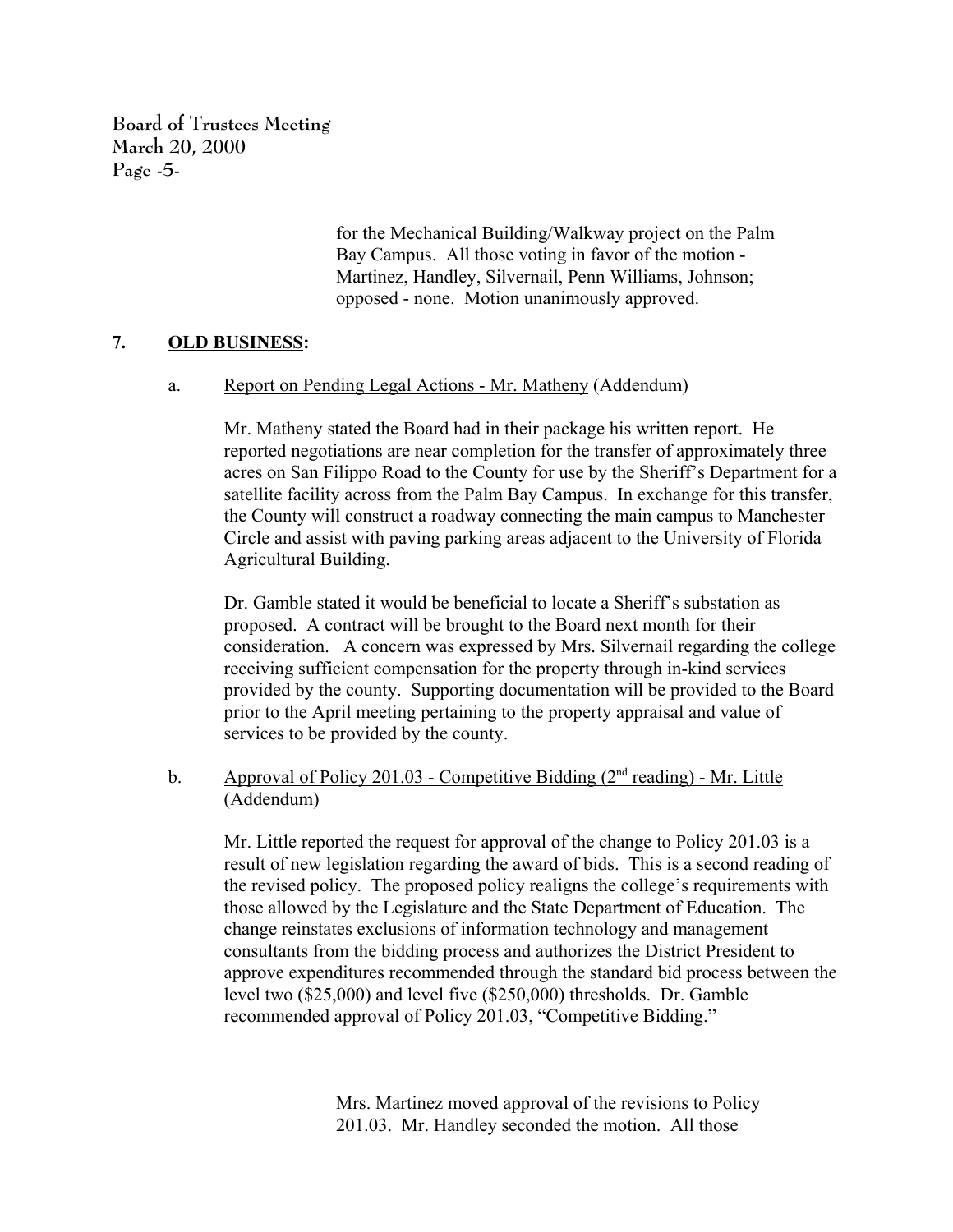**Board of Trustees Meeting March 20, 2000 Page -6-**

> voting in favor of the motion - Silvernail, Martinez, Handley, Penn Williams, Johnson; opposed - none. Motion unanimously approved.

c. Approval of Strategic Plan - Dr. Koller (Addendum)

Approved as part of consent agenda items.

d. Insurance Committee Report - Mr. Aldridge

Mr. Hep Aldridge, Dean of Students, Palm Bay Campus, and Chairman of the Insurance Committee reported that he was present to give an update on the Insurance Committee. At Dr. Gamble's request the Insurance Committee was enlarged to include more representation from all facets of the college as well as adding a trustee, Mrs. Silvernail, to serve on the committee. Mr. Aldridge reported the process of reviewing the college's insurance service included contacting a number of organizations similar to BCC in size for comparison of insurance benefits and cost. Also, under review was the administration of the insurance contract which is currently done by Arthur J. Gallagher Insurance. In the past, Arthur J. Gallagher Insurance has charged a commission of 5% for the college's insurance. If Gallagher is retained as the college's agent when time for renewal, the college has a commitment from them to decrease their commission to 2%. Mrs. Silvernail reported there are only a few major insurance agents willing to deal in this area. Therefore, if the college has a good relationship with an agent, it may be a benefit to retain their services. Mrs. Silvernail stated she felt comfortable having the college utilize the firm. Dr. Gamble asked the Board's input regarding the direction for the college in utilizing Gallagher as the college's insurance agent. It was the consensus of the Board to continue with Arthur Gallagher Insurance as the college's insurance agent. Mr. Aldridge reported the Committee is in the process of looking at health care for employees. The Insurance Consortium is part of that review. A recommendation on health care coverage will come back to the Board for approval later in the year.

# **8. NEW BUSINESS**:

- a. Purchasing Actions Mr. Little (Addendum)
- (1) Approval of Auto Insurance Group Policy Mr. Little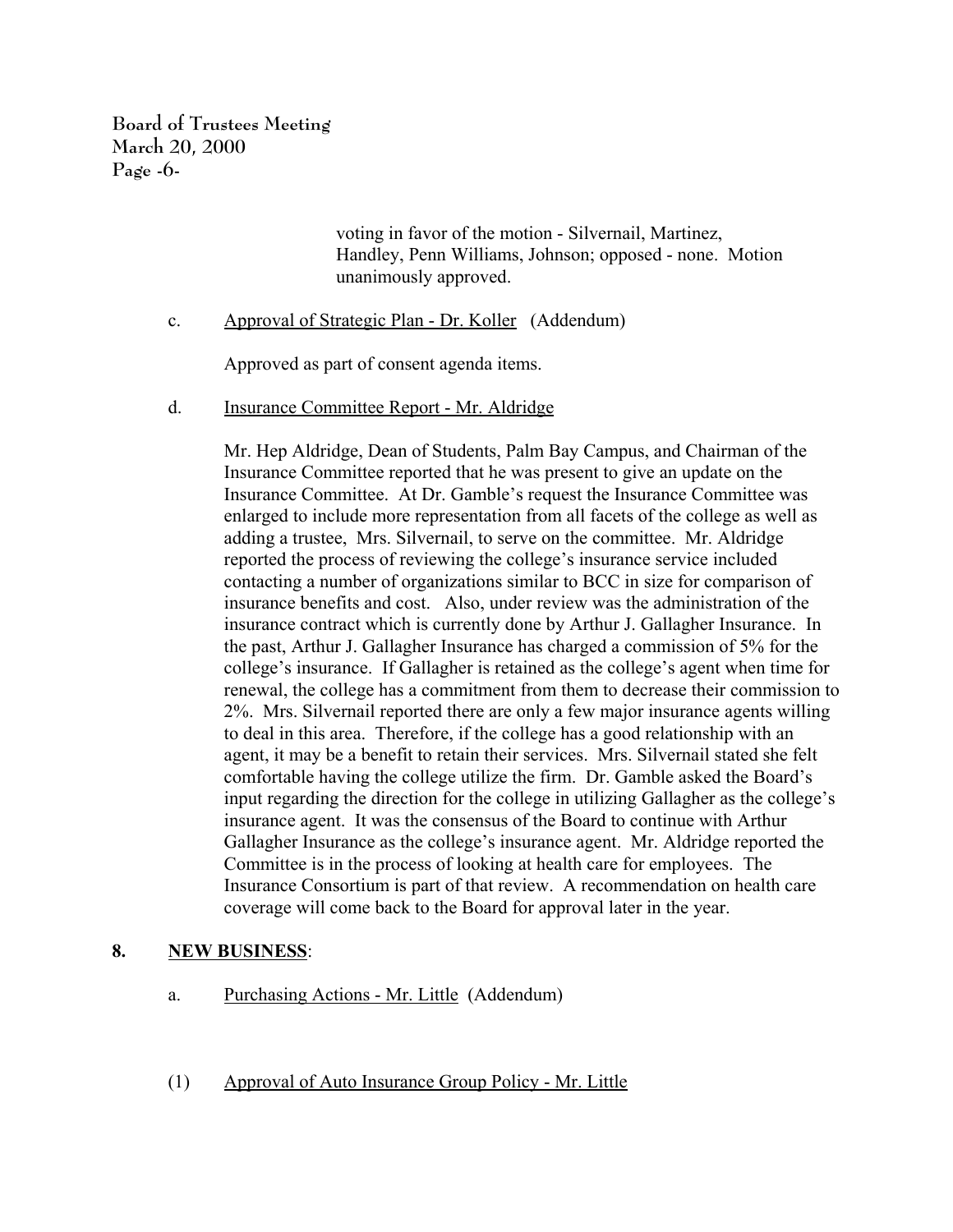**Board of Trustees Meeting March 20, 2000 Page -7-**

> Mr. Little reported automobile insurance is becoming a popular addition to employee benefit plans across the country. Employees may benefit by experiencing lower premiums due to large volume, as well as the payroll deduction payment. In February, the college issued a request for proposals to six insurance companies. Three responses were received and the Insurance Committee reviewed the responses and recommended approval of Allmerica Insurance as provider a the group automobile insurance policy for employees. There is no cost to the college for this benefit. Dr. Gamble recommended approval of Allmerica Insurance.

> > Mrs. Martinez moved approval of Allmerica Insurance as the provider of group automobile insurance policy. Mrs. Silvernail seconded the motion. All those voting in favor of the motion - Silvernail, Handley, Martinez, Penn Williams, Johnson; opposed - none. Motion unanimously approved.

## (2) Approval of Expenditure - Allied Health Challenge Grant (Addendum)

Dr. Gamble reported funds are set aside from the Florida Division of Community Colleges Health Care Quality Enhancement Challenge Grant. Specific state guidelines for the use of these funds require approval by the Board of Trustees. The Allied Health Care Challenge Grant provides support and expansion of all Allied Health related programs. Dr. Gamble recommended approval of the expenditure of \$115,000 for items as requested by Allied Health.

> Mrs. Silvernail moved approval of the expenditure of the Allied Health Care Challenge Grant for items as listed in the amount of \$115,000. Mrs. Martinez seconded the motion. All those voting in favor of the motion - Martinez, Silvernail, Handley, Penn Williams, Johnson; opposed none. Motion unanimously approved.

# **10. REPORT OF THE DISTRICT PRESIDENT:**

### a. Men's Basketball Team

Dr. Gamble reported the BCC men's basketball team was in the final sixteen of the Men's National Championship Basketball Tournament for the first time since 1979 and he attended several of the games in Hutchinson, Kansas. The majority of the starting five BCC basketball team members are from the local community. The team performed well in the national championship. Dr. Gamble commended